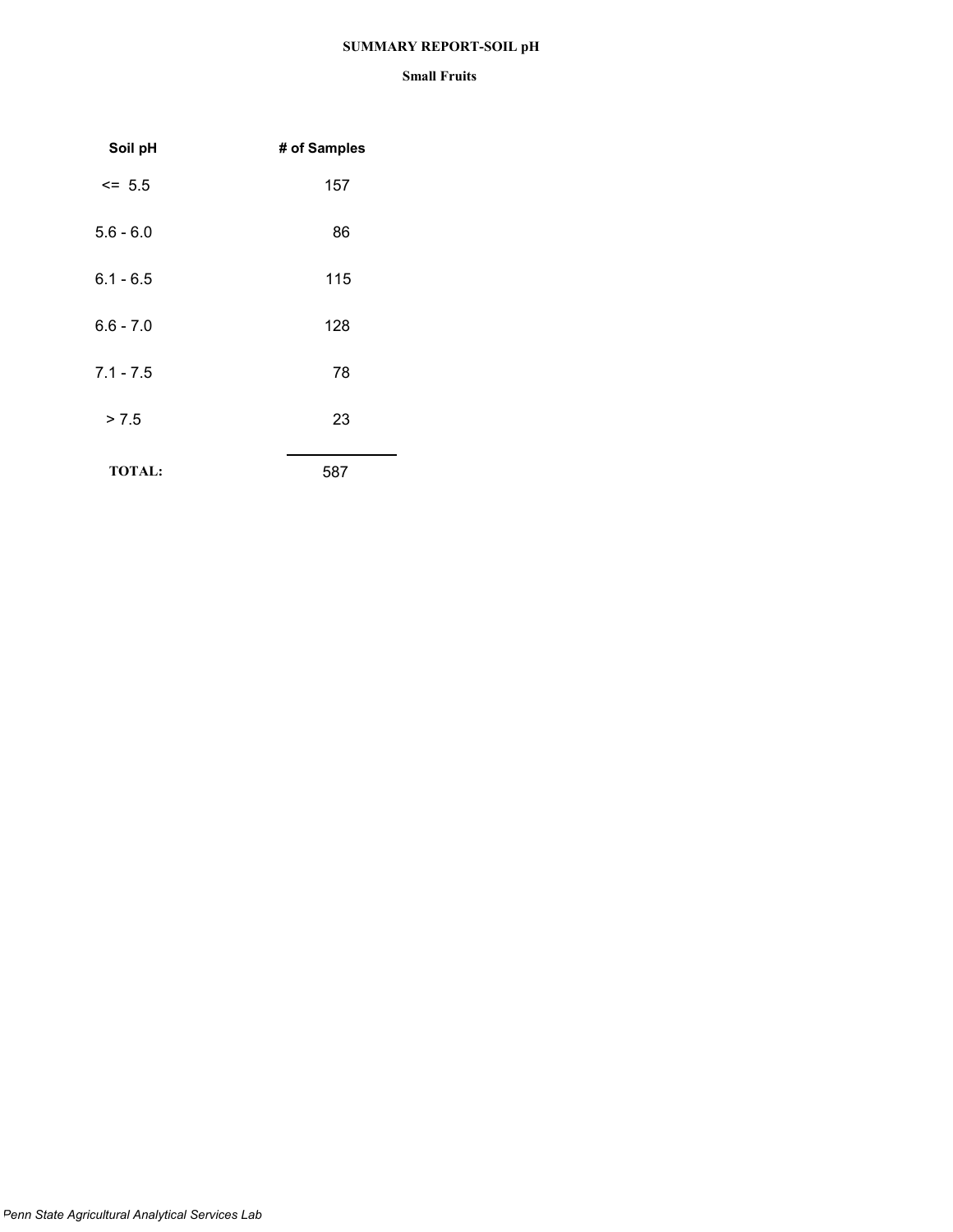### **Small Fruits**

| County           | <b>Total Samples</b>    | pH          | # of Samples              |
|------------------|-------------------------|-------------|---------------------------|
|                  |                         |             |                           |
| <b>ADAMS</b>     | $\bf 6$                 |             |                           |
|                  |                         |             |                           |
|                  |                         |             |                           |
|                  |                         | $<= 5.5$    | $\overline{c}$            |
|                  |                         | $6.1 - 6.5$ | $\mathsf 3$               |
|                  |                         | $6.6 - 7.0$ | $\mathbf{1}$              |
| <b>ALLEGHENY</b> | 20                      |             |                           |
|                  |                         |             |                           |
|                  |                         |             |                           |
|                  |                         | $\le$ 5.5   | $\ensuremath{\mathsf{3}}$ |
|                  |                         | $5.6 - 6.0$ | $\mathbf 1$               |
|                  |                         | $6.1 - 6.5$ | $\overline{\mathbf{4}}$   |
|                  |                         | $6.6 - 7.0$ | $\ensuremath{\mathsf{3}}$ |
|                  |                         | $7.1 - 7.5$ | $\mathbf 5$               |
|                  |                         | > 7.5       | $\overline{\mathbf{4}}$   |
| <b>ARMSTRONG</b> | $\mathbf 3$             |             |                           |
|                  |                         |             |                           |
|                  |                         |             |                           |
|                  |                         | $\le$ 5.5   | $\mathbf 1$               |
|                  |                         | $5.6 - 6.0$ | $\overline{c}$            |
| <b>BEAVER</b>    | $\overline{\mathbf{4}}$ |             |                           |
|                  |                         |             |                           |
|                  |                         |             |                           |
|                  |                         | $<= 5.5$    | $\mathbf 1$               |
|                  |                         | $5.6 - 6.0$ | $\mathbf 1$               |
|                  |                         | $6.6 - 7.0$ | $\overline{c}$            |
| <b>BEDFORD</b>   | $\boldsymbol{2}$        |             |                           |
|                  |                         |             |                           |
|                  |                         |             |                           |
|                  |                         | $7.1 - 7.5$ | 1                         |
|                  |                         | > 7.5       | $\mathbf 1$               |
| <b>BERKS</b>     | 24                      |             |                           |
|                  |                         |             |                           |

5.6 - 6.0 2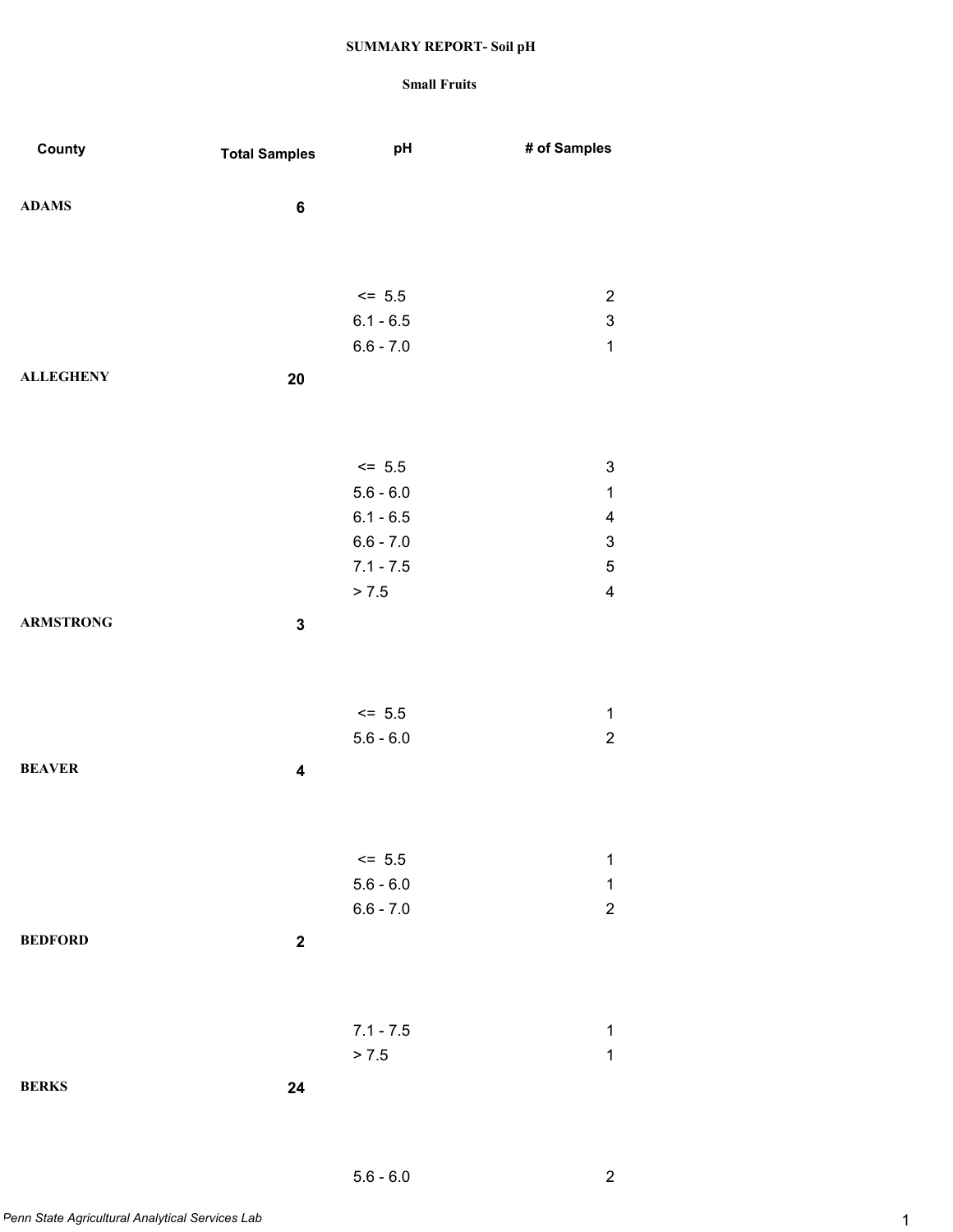| County          | <b>Total Samples</b>    | pH          | # of Samples              |
|-----------------|-------------------------|-------------|---------------------------|
|                 |                         | $6.1 - 6.5$ | 14                        |
|                 |                         | $6.6 - 7.0$ | $\sqrt{5}$                |
|                 |                         | $7.1 - 7.5$ | $\overline{c}$            |
|                 |                         | > 7.5       | $\mathbf 1$               |
| <b>BLAIR</b>    | $\mathbf 2$             |             |                           |
|                 |                         | $<= 5.5$    | $\boldsymbol{2}$          |
| <b>BRADFORD</b> | $\overline{\mathbf{7}}$ |             |                           |
|                 |                         |             |                           |
|                 |                         | $5.6 - 6.0$ | $\mathbf 1$               |
|                 |                         | $6.1 - 6.5$ | $\ensuremath{\mathsf{3}}$ |
|                 |                         | $6.6 - 7.0$ | $\mathsf 3$               |
| <b>BUCKS</b>    | 21                      |             |                           |
|                 |                         |             |                           |
|                 |                         | $<= 5.5$    | $\mathbf 5$               |
|                 |                         | $5.6 - 6.0$ | $\ensuremath{\mathsf{3}}$ |
|                 |                         | $6.1 - 6.5$ | $\mathbf 1$               |
|                 |                         | $6.6 - 7.0$ | $\boldsymbol{9}$          |
|                 |                         | $7.1 - 7.5$ | $\mathsf 3$               |
| <b>BUTLER</b>   | 13                      |             |                           |
|                 |                         |             |                           |
|                 |                         | $\le$ 5.5   | 6                         |
|                 |                         | $5.6 - 6.0$ | $\boldsymbol{2}$          |
|                 |                         | $6.1 - 6.5$ | $\mathbf 1$               |
|                 |                         | $6.6 - 7.0$ | $\overline{2}$            |
|                 |                         | $7.1 - 7.5$ | $\boldsymbol{2}$          |
| <b>CAMBRIA</b>  | $\boldsymbol{2}$        |             |                           |
|                 |                         | $6.1 - 6.5$ | 1                         |
|                 |                         | $6.6 - 7.0$ | $\mathbf 1$               |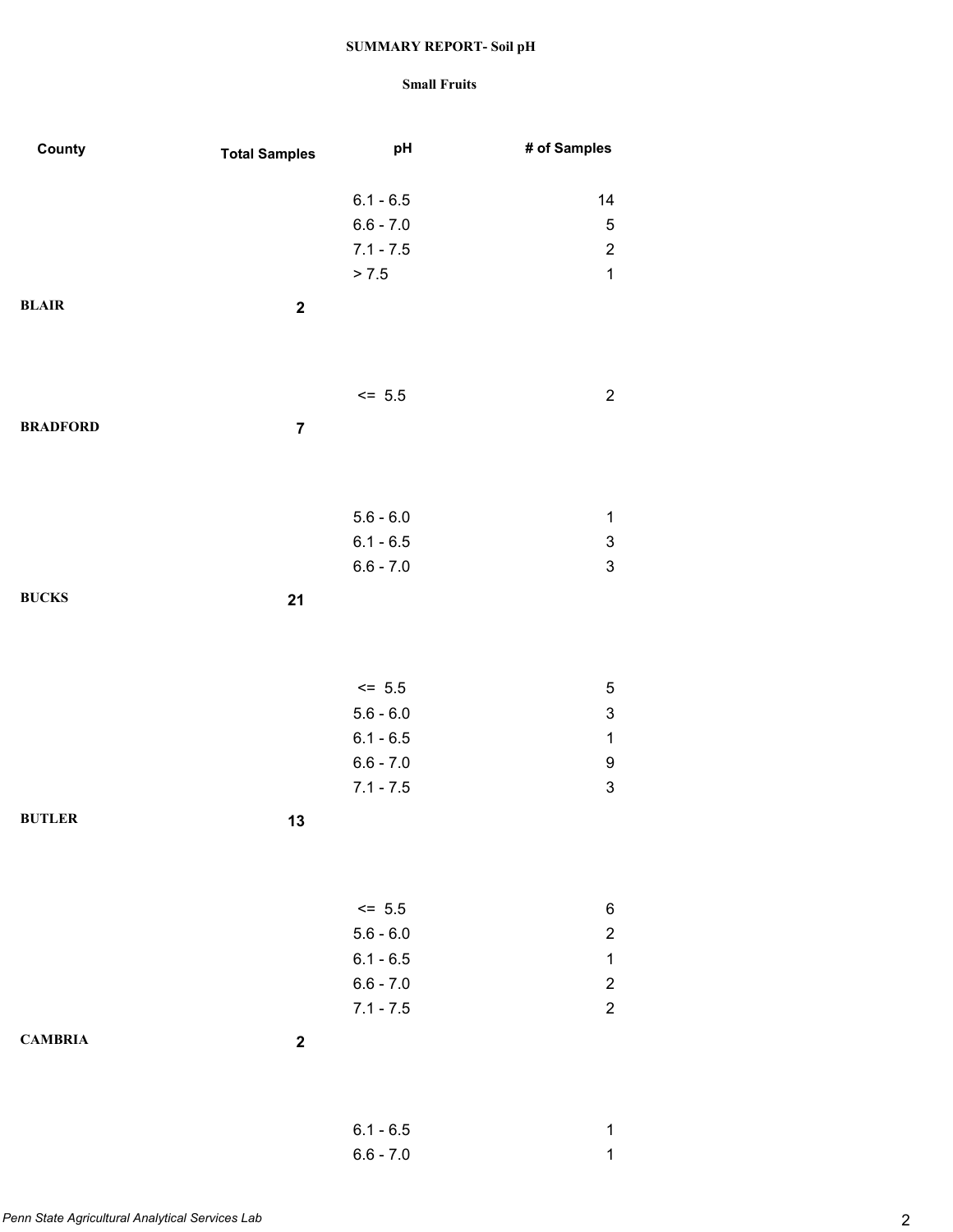| County            | <b>Total Samples</b> | pH          | # of Samples            |
|-------------------|----------------------|-------------|-------------------------|
|                   |                      |             |                         |
| <b>CENTRE</b>     | 23                   |             |                         |
|                   |                      |             |                         |
|                   |                      |             |                         |
|                   |                      | $\le$ 5.5   | $\sqrt{3}$              |
|                   |                      | $5.6 - 6.0$ | 4                       |
|                   |                      | $6.1 - 6.5$ | 3                       |
|                   |                      | $6.6 - 7.0$ | $\overline{7}$          |
|                   |                      | $7.1 - 7.5$ | $\,6\,$                 |
| <b>CHESTER</b>    | $\boldsymbol{9}$     |             |                         |
|                   |                      |             |                         |
|                   |                      |             |                         |
|                   |                      | $5.6 - 6.0$ | $\mathbf{1}$            |
|                   |                      | $6.1 - 6.5$ | $\overline{c}$          |
|                   |                      | $6.6 - 7.0$ | $\overline{c}$          |
|                   |                      | $7.1 - 7.5$ | $\overline{\mathbf{4}}$ |
| <b>CLARION</b>    |                      |             |                         |
|                   | $\bf 6$              |             |                         |
|                   |                      |             |                         |
|                   |                      |             |                         |
|                   |                      | $<= 5.5$    | $\mathbf{1}$            |
|                   |                      | $6.1 - 6.5$ | $\mathbf{1}$            |
|                   |                      | $6.6 - 7.0$ | $\mathbf 1$             |
|                   |                      | $7.1 - 7.5$ | $\overline{c}$          |
|                   |                      | > 7.5       | $\mathbf{1}$            |
| <b>CLEARFIELD</b> | $\overline{7}$       |             |                         |
|                   |                      |             |                         |
|                   |                      |             |                         |
|                   |                      | $<= 5.5$    | $\overline{c}$          |
|                   |                      | $5.6 - 6.0$ | $\overline{c}$          |
|                   |                      | $6.1 - 6.5$ | $\mathbf 1$             |
|                   |                      | $6.6 - 7.0$ | $\mathbf 1$             |
|                   |                      | $7.1 - 7.5$ | $\mathbf 1$             |
| <b>CLINTON</b>    | $\mathbf 3$          |             |                         |
|                   |                      |             |                         |
|                   |                      |             |                         |
|                   |                      | $<= 5.5$    | $\mathbf 1$             |
|                   |                      | $6.6 - 7.0$ | $\mathbf 1$             |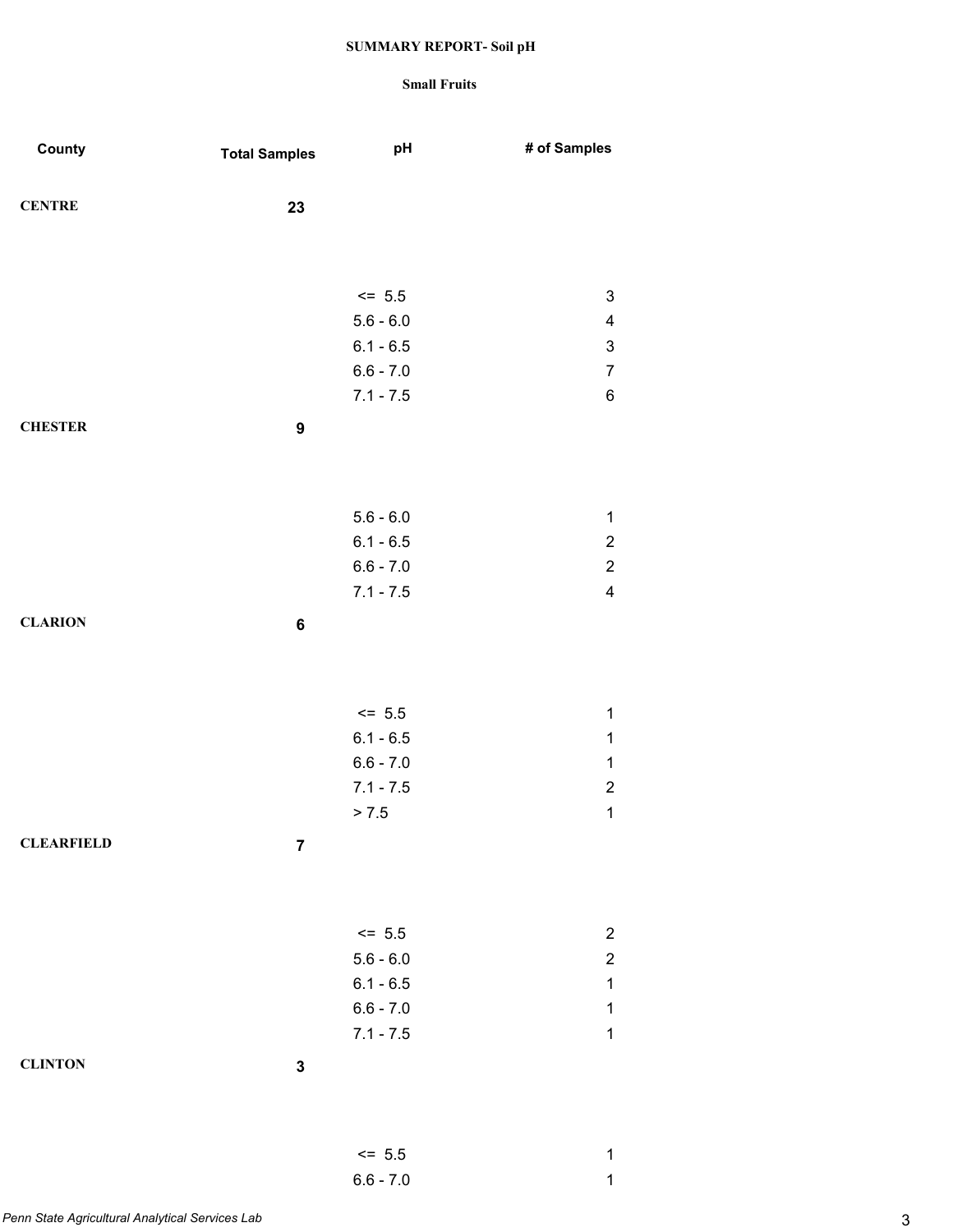| County            | <b>Total Samples</b> | pH          | # of Samples              |
|-------------------|----------------------|-------------|---------------------------|
|                   |                      | $7.1 - 7.5$ | $\mathbf 1$               |
|                   |                      |             |                           |
| <b>COLUMBIA</b>   | 11                   |             |                           |
|                   |                      |             |                           |
|                   |                      |             |                           |
|                   |                      | $<= 5.5$    | 3                         |
|                   |                      | $5.6 - 6.0$ | $\mathbf{1}$              |
|                   |                      | $6.1 - 6.5$ | $\overline{\mathbf{c}}$   |
|                   |                      | $6.6 - 7.0$ | $\ensuremath{\mathsf{3}}$ |
|                   |                      | $7.1 - 7.5$ | $\sqrt{2}$                |
| <b>CRAWFORD</b>   | $\overline{7}$       |             |                           |
|                   |                      |             |                           |
|                   |                      |             |                           |
|                   |                      |             |                           |
|                   |                      | $\le$ 5.5   | $\ensuremath{\mathsf{3}}$ |
|                   |                      | $5.6 - 6.0$ | $\mathbf 1$               |
|                   |                      | $6.6 - 7.0$ | $\mathbf{1}$              |
|                   |                      | $7.1 - 7.5$ | $\sqrt{2}$                |
| <b>CUMBERLAND</b> | $\overline{7}$       |             |                           |
|                   |                      |             |                           |
|                   |                      |             |                           |
|                   |                      | $<= 5.5$    | $\mathbf{1}$              |
|                   |                      | $5.6 - 6.0$ | $\ensuremath{\mathsf{3}}$ |
|                   |                      | $6.6 - 7.0$ | $\overline{c}$            |
|                   |                      | $7.1 - 7.5$ | $\mathbf{1}$              |
| <b>DAUPHIN</b>    |                      |             |                           |
|                   | 17                   |             |                           |
|                   |                      |             |                           |
|                   |                      |             |                           |
|                   |                      | $\le$ 5.5   | $\ensuremath{\mathsf{3}}$ |
|                   |                      | $5.6 - 6.0$ | $\ensuremath{\mathsf{3}}$ |
|                   |                      | $6.1 - 6.5$ | $\overline{c}$            |
|                   |                      | $6.6 - 7.0$ | 6                         |
|                   |                      | $7.1 - 7.5$ | $\ensuremath{\mathsf{3}}$ |
| <b>DELAWARE</b>   | 4                    |             |                           |
|                   |                      |             |                           |
|                   |                      |             |                           |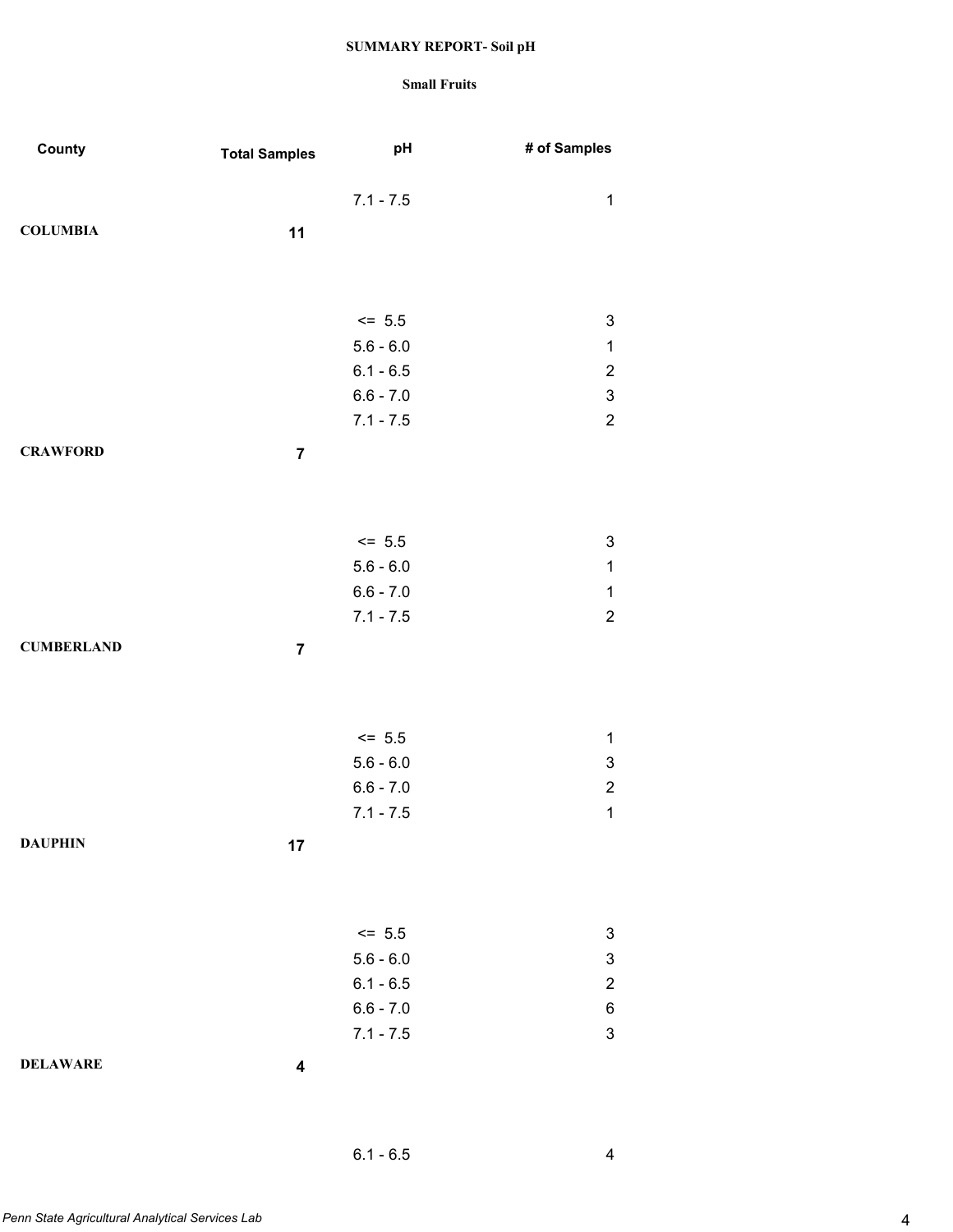| County          | <b>Total Samples</b> | pH                         | # of Samples                                |
|-----------------|----------------------|----------------------------|---------------------------------------------|
|                 |                      |                            |                                             |
| ${\bf ELK}$     | 1                    |                            |                                             |
|                 |                      |                            |                                             |
|                 |                      |                            |                                             |
|                 |                      | $5.6 - 6.0$                | $\mathbf 1$                                 |
| <b>ERIE</b>     | 56                   |                            |                                             |
|                 |                      |                            |                                             |
|                 |                      |                            |                                             |
|                 |                      |                            |                                             |
|                 |                      | $<= 5.5$<br>$5.6 - 6.0$    | 27<br>12                                    |
|                 |                      | $6.1 - 6.5$                | $\mathbf 1$                                 |
|                 |                      | $6.6 - 7.0$                | $\mathbf 5$                                 |
|                 |                      | $7.1 - 7.5$                | $10$                                        |
|                 |                      | > 7.5                      | $\mathbf 1$                                 |
| <b>FAYETTE</b>  | 12                   |                            |                                             |
|                 |                      |                            |                                             |
|                 |                      |                            |                                             |
|                 |                      | $\le$ 5.5                  | $\mathbf 1$                                 |
|                 |                      | $5.6 - 6.0$                | $\overline{\mathbf{4}}$                     |
|                 |                      | $6.1 - 6.5$                | 6                                           |
|                 |                      | $7.1 - 7.5$                | $\mathbf 1$                                 |
| <b>FOREST</b>   | ${\bf 5}$            |                            |                                             |
|                 |                      |                            |                                             |
|                 |                      |                            |                                             |
|                 |                      |                            |                                             |
|                 |                      | $\le$ 5.5<br>$5.6 - 6.0$   | $\boldsymbol{2}$<br>$\overline{c}$          |
|                 |                      | $6.6 - 7.0$                | $\mathbf 1$                                 |
| <b>FRANKLIN</b> |                      |                            |                                             |
|                 | $\pmb{9}$            |                            |                                             |
|                 |                      |                            |                                             |
|                 |                      |                            |                                             |
|                 |                      | $\le$ 5.5                  | $\mathbf 1$                                 |
|                 |                      | $5.6 - 6.0$                | $\mathbf 1$                                 |
|                 |                      | $6.1 - 6.5$<br>$6.6 - 7.0$ | $\overline{c}$<br>$\ensuremath{\mathsf{3}}$ |
|                 |                      | $7.1 - 7.5$                | $\overline{c}$                              |
|                 |                      |                            |                                             |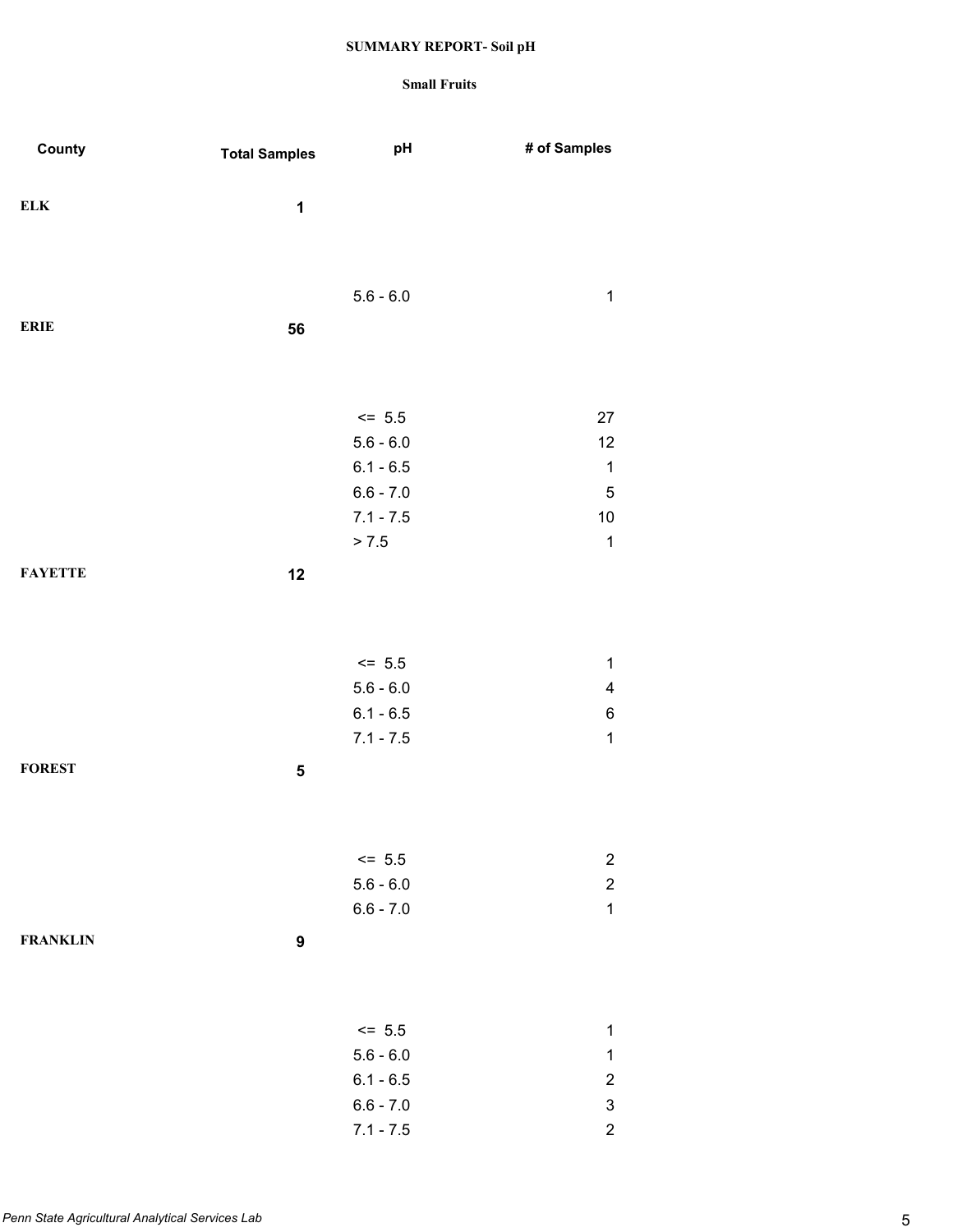### **Small Fruits**

| County            | <b>Total Samples</b>    | pH                         | # of Samples              |
|-------------------|-------------------------|----------------------------|---------------------------|
|                   |                         |                            |                           |
| <b>HUNTINGDON</b> | 8                       |                            |                           |
|                   |                         |                            |                           |
|                   |                         |                            |                           |
|                   |                         | $<= 5.5$                   | $\mathbf 1$               |
|                   |                         | $5.6 - 6.0$                | $\ensuremath{\mathsf{3}}$ |
|                   |                         | $6.1 - 6.5$                | $\mathbf{1}$              |
|                   |                         | $6.6 - 7.0$                | $\boldsymbol{2}$          |
|                   |                         | $7.1 - 7.5$                | $\mathbf{1}$              |
| <b>INDIANA</b>    | $\overline{\mathbf{4}}$ |                            |                           |
|                   |                         |                            |                           |
|                   |                         |                            |                           |
|                   |                         | $5.6 - 6.0$                | $\mathbf{1}$              |
|                   |                         | $6.1 - 6.5$                | $\mathbf 1$               |
|                   |                         | $6.6 - 7.0$                | $\boldsymbol{2}$          |
| <b>JEFFERSON</b>  | ${\bf 5}$               |                            |                           |
|                   |                         |                            |                           |
|                   |                         |                            |                           |
|                   |                         |                            |                           |
|                   |                         | $\le$ 5.5                  | $\overline{c}$            |
|                   |                         | $6.1 - 6.5$                | $\mathbf{1}$              |
|                   |                         | $6.6 - 7.0$<br>$7.1 - 7.5$ | $\mathbf{1}$              |
|                   |                         |                            | $\mathbf 1$               |
| <b>JUNIATA</b>    | $\boldsymbol{2}$        |                            |                           |
|                   |                         |                            |                           |
|                   |                         |                            |                           |
|                   |                         | $7.1 - 7.5$                | $\overline{2}$            |
| <b>LACKAWANNA</b> | 8                       |                            |                           |
|                   |                         |                            |                           |
|                   |                         |                            |                           |
|                   |                         | $<= 5.5$                   | $\overline{2}$            |
|                   |                         | $5.6 - 6.0$                | $\mathbf 1$               |
|                   |                         | $6.6 - 7.0$                | $\mathbf 5$               |
|                   |                         |                            |                           |
| <b>LANCASTER</b>  | $\overline{\mathbf{7}}$ |                            |                           |

*Penn State Agricultural Analytical Services Lab* 6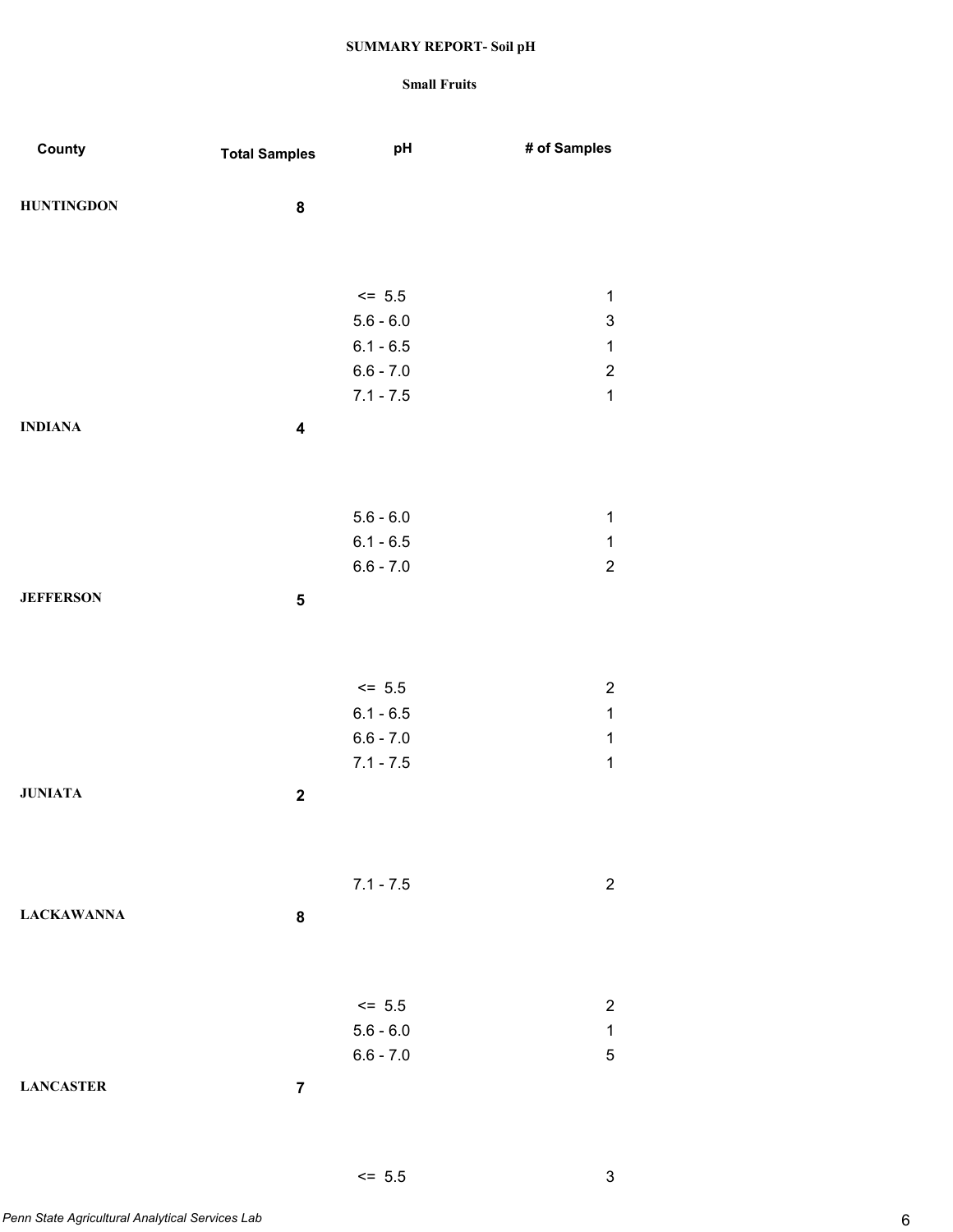| County          | <b>Total Samples</b> | pH                      | # of Samples              |
|-----------------|----------------------|-------------------------|---------------------------|
|                 |                      | $5.6 - 6.0$             | $\sqrt{2}$                |
|                 |                      | $7.1 - 7.5$             | $\mathbf{1}$              |
|                 |                      | > 7.5                   | $\mathbf 1$               |
| <b>LAWRENCE</b> | 24                   |                         |                           |
|                 |                      |                         |                           |
|                 |                      |                         |                           |
|                 |                      | $<= 5.5$                | $16\,$                    |
|                 |                      | $5.6 - 6.0$             | $\ensuremath{\mathsf{3}}$ |
|                 |                      | $6.1 - 6.5$             | $\overline{\mathcal{A}}$  |
|                 |                      | $6.6 - 7.0$             | $\mathbf{1}$              |
| <b>LEBANON</b>  | $\boldsymbol{2}$     |                         |                           |
|                 |                      |                         |                           |
|                 |                      |                         |                           |
|                 |                      | $6.1 - 6.5$             | $\mathbf 1$               |
|                 |                      | $6.6 - 7.0$             | $\mathbf 1$               |
| <b>LEHIGH</b>   | 35                   |                         |                           |
|                 |                      |                         |                           |
|                 |                      | $<= 5.5$                | $\overline{\mathbf{4}}$   |
|                 |                      | $5.6 - 6.0$             | $\mathbf{1}$              |
|                 |                      | $6.1 - 6.5$             | 6                         |
|                 |                      | $6.6 - 7.0$             | 19                        |
|                 |                      | $7.1 - 7.5$             | $\mathbf 5$               |
| <b>LUZERNE</b>  | 22                   |                         |                           |
|                 |                      |                         |                           |
|                 |                      |                         |                           |
|                 |                      | $<= 5.5$                | $\overline{7}$            |
|                 |                      | $5.6 - 6.0$             | 8                         |
|                 |                      | $6.1 - 6.5$             | $\overline{7}$            |
| <b>LYCOMING</b> | $\overline{7}$       |                         |                           |
|                 |                      |                         |                           |
|                 |                      |                         | $\overline{\mathbf{4}}$   |
|                 |                      | $<= 5.5$<br>$6.6 - 7.0$ | $\overline{c}$            |
|                 |                      | > 7.5                   | $\mathbf{1}$              |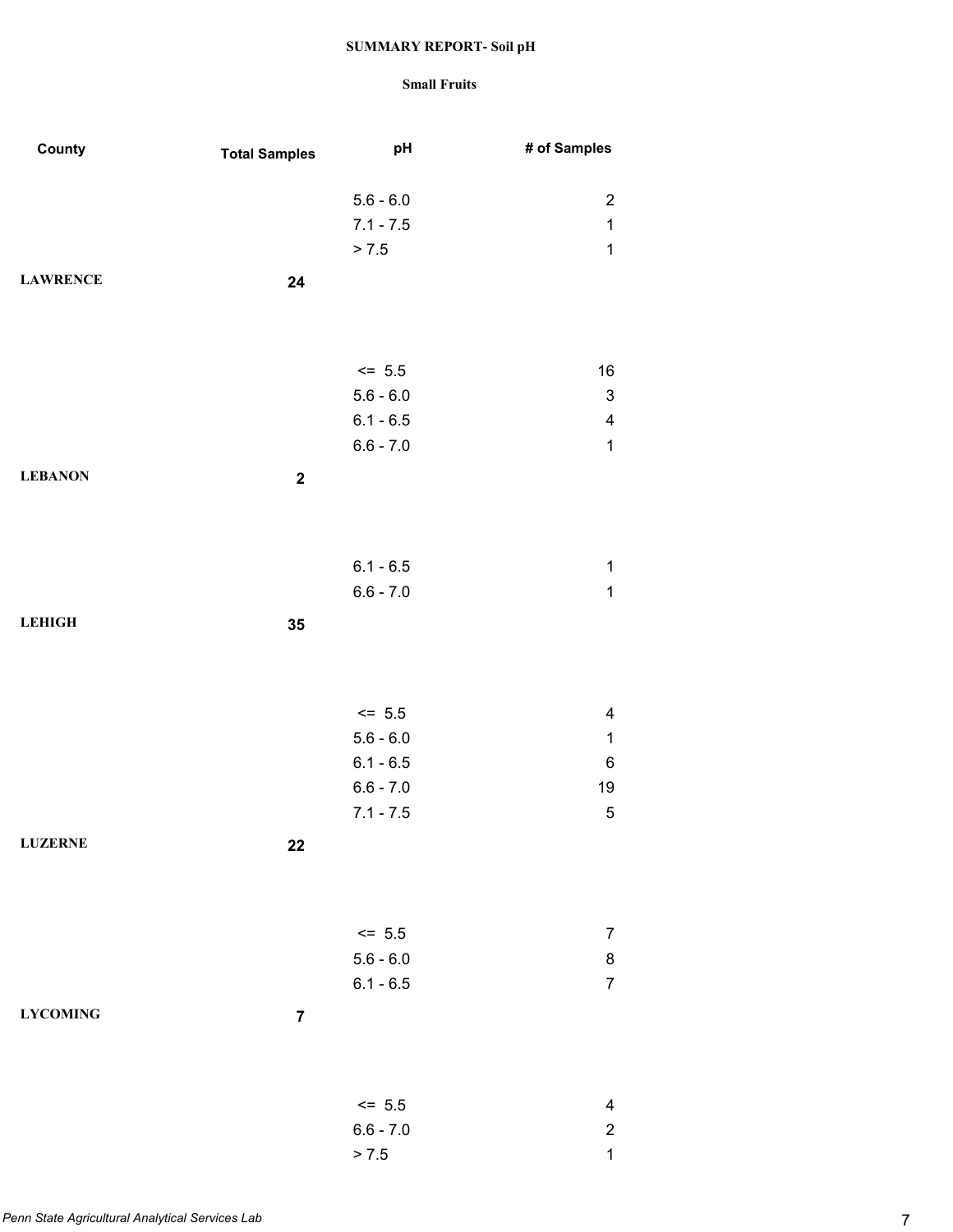| County            | <b>Total Samples</b> | pH          | # of Samples              |
|-------------------|----------------------|-------------|---------------------------|
|                   |                      |             |                           |
| <b>MCKEAN</b>     | $\mathbf{1}$         |             |                           |
|                   |                      |             |                           |
|                   |                      |             |                           |
|                   |                      |             |                           |
|                   |                      | > 7.5       | $\mathbf 1$               |
| <b>MERCER</b>     | ${\bf 8}$            |             |                           |
|                   |                      |             |                           |
|                   |                      |             |                           |
|                   |                      |             |                           |
|                   |                      | $\le$ 5.5   | $\mathbf{3}$              |
|                   |                      | $6.1 - 6.5$ | $\mathbf 1$               |
|                   |                      | $7.1 - 7.5$ | $\overline{\mathbf{4}}$   |
| <b>MIFFLIN</b>    | $\mathbf 3$          |             |                           |
|                   |                      |             |                           |
|                   |                      |             |                           |
|                   |                      |             |                           |
|                   |                      | $7.1 - 7.5$ | $\mathbf{1}$              |
|                   |                      | > 7.5       | $\overline{c}$            |
| <b>MONROE</b>     | $\mathbf 3$          |             |                           |
|                   |                      |             |                           |
|                   |                      |             |                           |
|                   |                      | $\le$ 5.5   | $\mathbf 1$               |
|                   |                      | $7.1 - 7.5$ | $\overline{c}$            |
|                   |                      |             |                           |
| <b>MONTGOMERY</b> | 22                   |             |                           |
|                   |                      |             |                           |
|                   |                      |             |                           |
|                   |                      | $\le$ 5.5   | $\ensuremath{\mathsf{3}}$ |
|                   |                      | $5.6 - 6.0$ | 4                         |
|                   |                      | $6.1 - 6.5$ | $\mathbf{1}$              |
|                   |                      | $6.6 - 7.0$ | 6                         |
|                   |                      | $7.1 - 7.5$ | $\mathbf 5$               |
|                   |                      | > 7.5       | $\mathfrak{S}$            |
|                   |                      |             |                           |
| <b>MONTOUR</b>    | 5                    |             |                           |
|                   |                      |             |                           |
|                   |                      |             |                           |
|                   |                      | $<= 5.5$    | $\mathbf 1$               |
|                   |                      | $7.1 - 7.5$ | $\mathbf 1$               |
|                   |                      | > 7.5       | $\mathsf 3$               |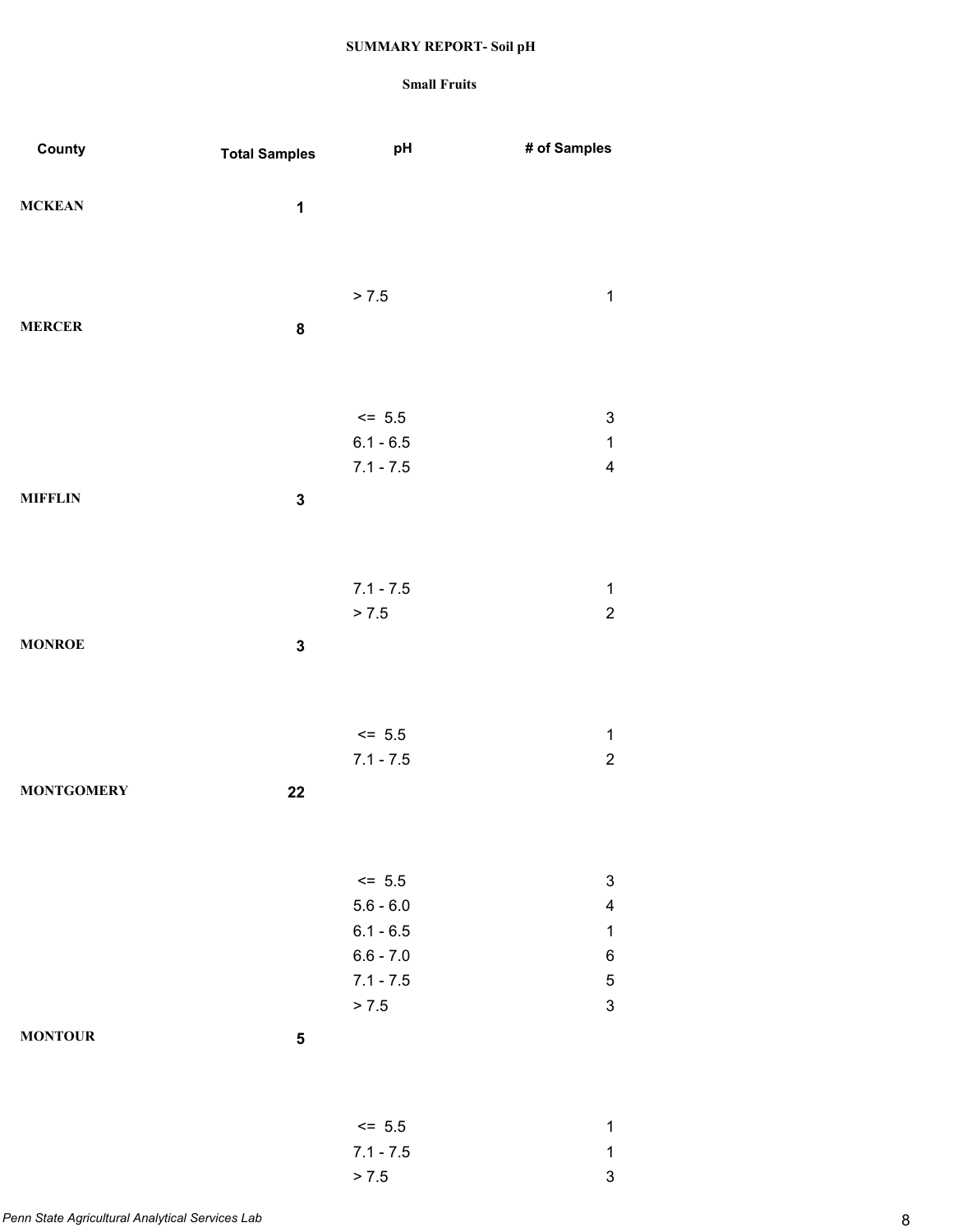| County                | <b>Total Samples</b> | pH                         | # of Samples                             |
|-----------------------|----------------------|----------------------------|------------------------------------------|
| <b>NORTHAMPTON</b>    | ${\bf 5}$            |                            |                                          |
|                       |                      |                            |                                          |
|                       |                      | $6.1 - 6.5$                | $\overline{c}$                           |
|                       |                      | $6.6 - 7.0$                | $\mathbf 1$                              |
|                       |                      | > 7.5                      | $\overline{c}$                           |
| <b>NORTHUMBERLAND</b> | $\mathbf 1$          |                            |                                          |
|                       |                      |                            |                                          |
|                       |                      | $5.6 - 6.0$                | $\mathbf 1$                              |
| <b>PERRY</b>          | $\boldsymbol{9}$     |                            |                                          |
|                       |                      |                            |                                          |
|                       |                      |                            |                                          |
|                       |                      | $\le$ 5.5                  | $\mathbf 1$                              |
|                       |                      | $6.1 - 6.5$<br>$6.6 - 7.0$ | $\ensuremath{\mathsf{3}}$<br>$\mathsf 3$ |
|                       |                      | $7.1 - 7.5$                | $\mathbf 1$                              |
|                       |                      | > 7.5                      | $\mathbf{1}$                             |
| PHILADELPHIA          | $\bf 2$              |                            |                                          |
|                       |                      |                            |                                          |
|                       |                      | $6.6 - 7.0$                | $\sqrt{2}$                               |
| <b>PIKE</b>           | $\boldsymbol{2}$     |                            |                                          |
|                       |                      |                            |                                          |
|                       |                      |                            |                                          |
|                       |                      | $6.1 - 6.5$                | $\mathbf 1$                              |
|                       |                      | $7.1 - 7.5$                | $\mathbf{1}$                             |
| <b>POTTER</b>         | $\boldsymbol{2}$     |                            |                                          |
|                       |                      |                            |                                          |
|                       |                      | $5.6 - 6.0$                | $\mathbf 1$                              |
|                       |                      | $6.1 - 6.5$                | $\mathbf 1$                              |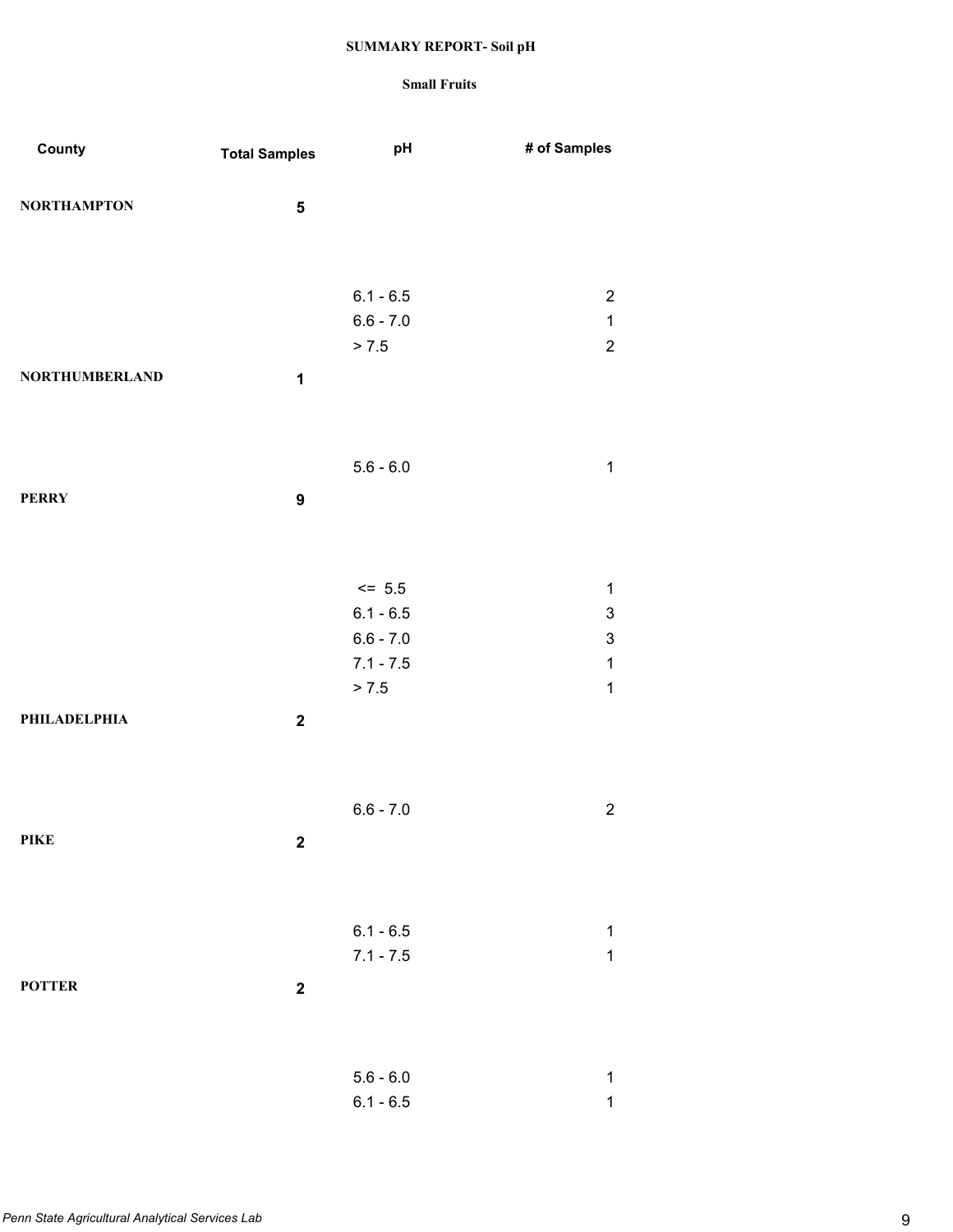| County             | <b>Total Samples</b>    | pH                         | # of Samples                    |
|--------------------|-------------------------|----------------------------|---------------------------------|
| <b>SCHUYLKILL</b>  | 11                      |                            |                                 |
|                    |                         |                            |                                 |
|                    |                         | $\le$ 5.5                  | $\overline{\mathbf{4}}$         |
|                    |                         | $6.1 - 6.5$                | $\,$ 5 $\,$                     |
|                    |                         | $6.6 - 7.0$                | $\overline{2}$                  |
| <b>SNYDER</b>      | $\mathbf 1$             |                            |                                 |
|                    |                         |                            |                                 |
|                    |                         | $<= 5.5$                   | $\mathbf 1$                     |
| <b>SOMERSET</b>    | $\overline{\mathbf{4}}$ |                            |                                 |
|                    |                         |                            |                                 |
|                    |                         | $\le$ 5.5                  | $\boldsymbol{2}$                |
|                    |                         | $6.6 - 7.0$                | $\overline{2}$                  |
| <b>SUSQUEHANNA</b> | ${\bf 8}$               |                            |                                 |
|                    |                         |                            |                                 |
|                    |                         | $\le$ 5.5                  | 3                               |
|                    |                         | $5.6 - 6.0$                | $\mathbf 1$                     |
|                    |                         | $6.1 - 6.5$                | $\boldsymbol{2}$                |
| <b>TIOGA</b>       |                         | $6.6 - 7.0$                | $\boldsymbol{2}$                |
|                    | 13                      |                            |                                 |
|                    |                         |                            |                                 |
|                    |                         | $<= 5.5$                   | 6                               |
|                    |                         | $5.6 - 6.0$<br>$6.1 - 6.5$ | $\overline{\mathbf{4}}$         |
|                    |                         | $6.6 - 7.0$                | $\boldsymbol{2}$<br>$\mathbf 1$ |
| <b>UNION</b>       | ${\bf 5}$               |                            |                                 |
|                    |                         |                            |                                 |
|                    |                         |                            |                                 |
|                    |                         | $5.6 - 6.0$<br>$6.6 - 7.0$ | $\mathbf 1$<br>$\boldsymbol{2}$ |
|                    |                         | $7.1 - 7.5$                | $\mathbf 1$                     |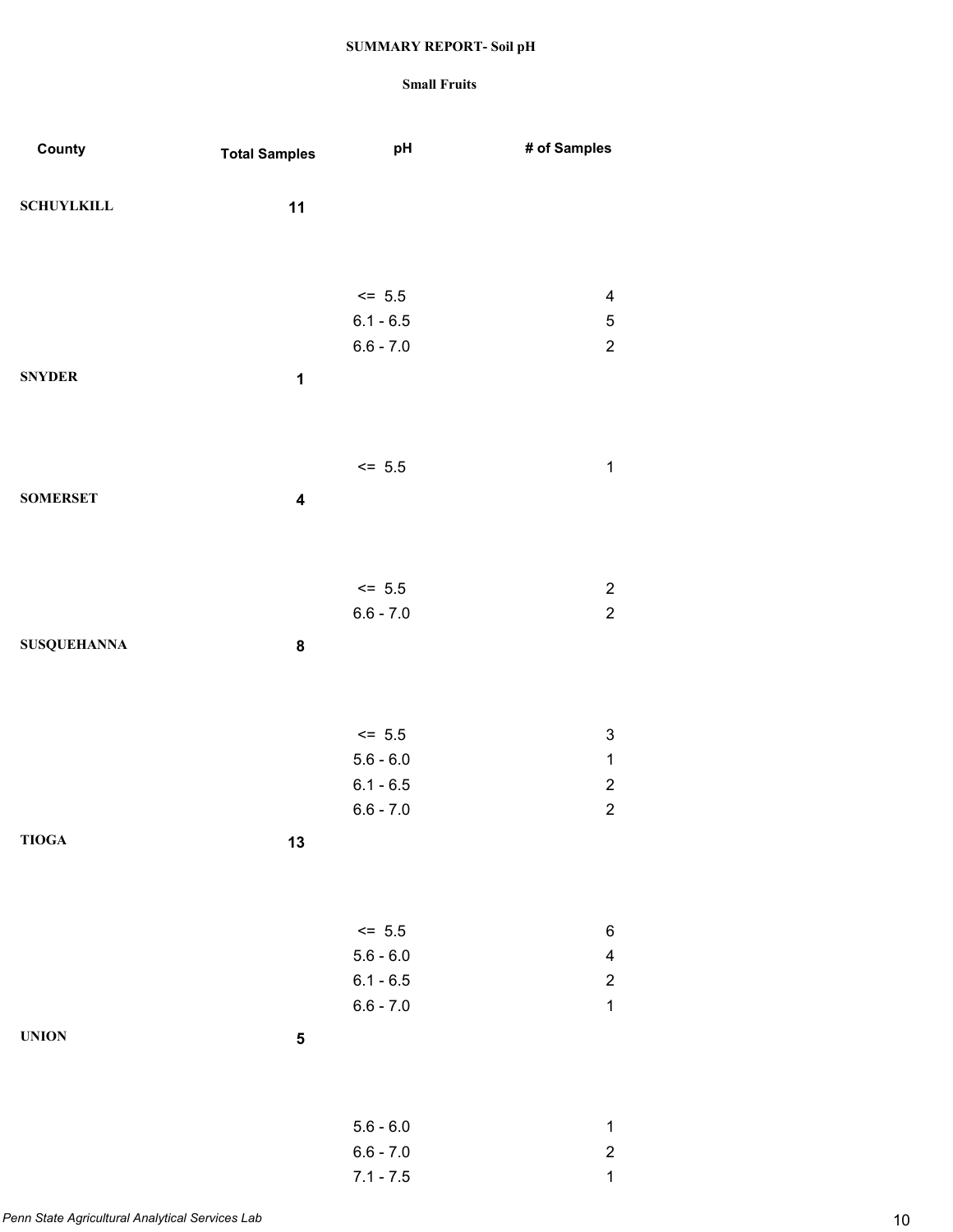| County              | <b>Total Samples</b> | pH                         | # of Samples              |
|---------------------|----------------------|----------------------------|---------------------------|
|                     |                      |                            |                           |
|                     |                      | > 7.5                      | $\mathbf{1}$              |
| <b>WARREN</b>       | $\overline{7}$       |                            |                           |
|                     |                      |                            |                           |
|                     |                      |                            |                           |
|                     |                      | $<= 5.5$                   | $\overline{c}$            |
|                     |                      | $5.6 - 6.0$                | $\mathbf{1}$              |
|                     |                      | $6.1 - 6.5$                | $\overline{c}$            |
|                     |                      | $6.6 - 7.0$                | $\overline{c}$            |
| <b>WASHINGTON</b>   | 17                   |                            |                           |
|                     |                      |                            |                           |
|                     |                      |                            |                           |
|                     |                      |                            |                           |
|                     |                      | $= 5.5$                    | 5                         |
|                     |                      | $5.6 - 6.0$                | $\ensuremath{\mathsf{3}}$ |
|                     |                      | $6.1 - 6.5$                | $\overline{c}$            |
|                     |                      | $6.6 - 7.0$                | 5                         |
|                     |                      | $7.1 - 7.5$                | $\overline{c}$            |
| <b>WAYNE</b>        | 13                   |                            |                           |
|                     |                      |                            |                           |
|                     |                      |                            |                           |
|                     |                      | $\le$ 5.5                  | 8                         |
|                     |                      | $5.6 - 6.0$                | $\overline{2}$            |
|                     |                      | $6.1 - 6.5$                | $\overline{c}$            |
|                     |                      | $6.6 - 7.0$                | $\mathbf{1}$              |
| <b>WESTMORELAND</b> | 6                    |                            |                           |
|                     |                      |                            |                           |
|                     |                      |                            |                           |
|                     |                      |                            |                           |
|                     |                      | $\le$ 5.5                  | 3                         |
|                     |                      | $6.1 - 6.5$                | 1                         |
|                     |                      | $6.6 - 7.0$<br>$7.1 - 7.5$ | 1<br>$\mathbf 1$          |
|                     |                      |                            |                           |
| <b>WYOMING</b>      | 12                   |                            |                           |
|                     |                      |                            |                           |
|                     |                      |                            |                           |
|                     |                      | $<= 5.5$                   | 5                         |
|                     |                      | $6.1 - 6.5$                | $\ensuremath{\mathsf{3}}$ |
|                     |                      | $6.6 - 7.0$                | 3                         |